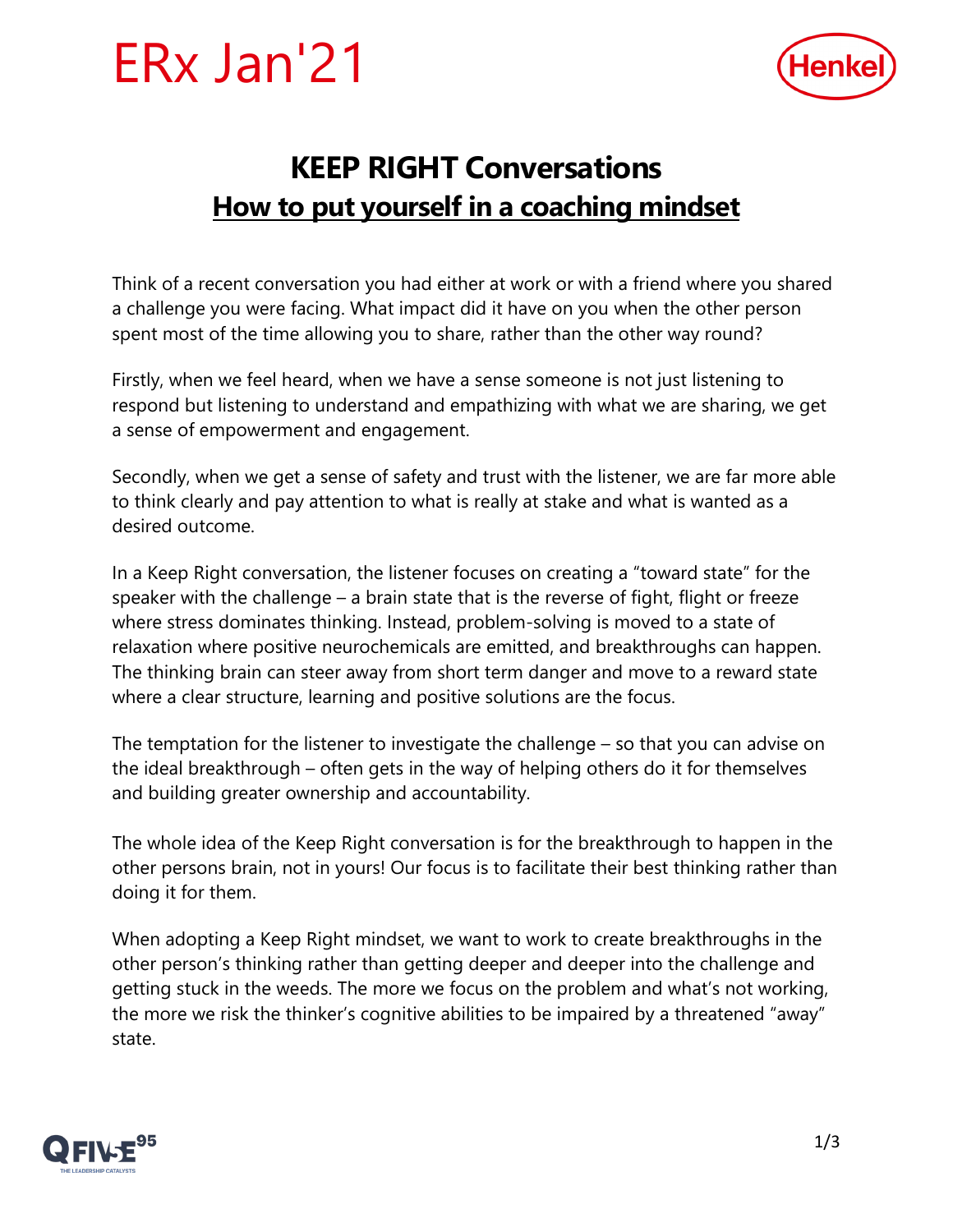## ERx Jan'21





**PAIN GAIN >90%** 

Here's how to steer the conversation into a "toward" state by keeping right:

- Build trust by helping them see the potential
- Ask questions to emphasize what the future solution looks like rather than tackling the present
- Focus on facts and evidence rather than stories that might be made up or belief systems that aren't necessary true
- Listen actively with curiosity from their perspective
- Open the door to new thinking or perspectives in support of breakthrough
- Always move the conversations towards the desired outcome